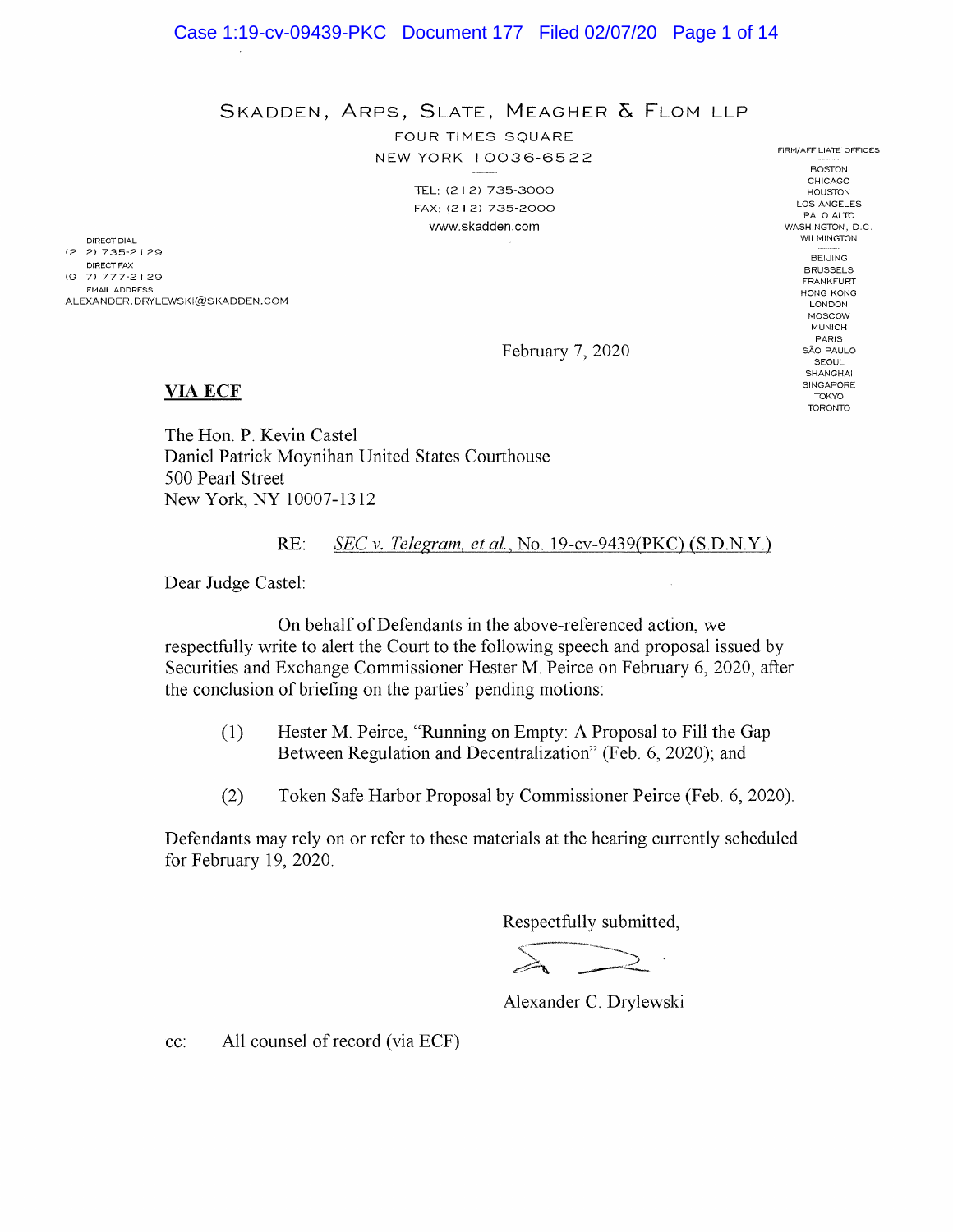# **Speech**

# Running on Empty: A Proposal to Fill the Gap Between Regulation and Decentralization



**Commissioner Hester M. Peirce** 

**Chicago, IL**

#### **Feb. 6, 2020**

Thank you George [Chikovani] for that kind introduction. I appreciate the opportunity to be with all of you today. Before beginning, I have to remind you that the views I express are my own and do not necessarily represent those of the Securities and Exchange Commission or my fellow Commissioners. [1] Indeed, the views I will express today are not fully formed in my own mind and may not reflect my own opinions in the months to come. To that end, I welcome the feedback of all of you and anyone else with an interest in the regulation of digital assets. These issues are difficult, and many bright minds on the Commission's staff and outside are trying hard to develop a reasonable framework. As I thought about talking with you today, a story—one that predates my career as a regulator, but nevertheless informs it—bubbled out of my memory.

More than two decades ago, I was on a road trip. I was lost. I did not have a cell phone. It was very late at night. It was pouring. The gas gauge was on empty. There was no gas station in sight. I was distraught until two things happened. First, I saw the lights of a lone gas station blinking in the not-toofar distance. Second, I realized that I was in New Jersey! Recalling something a college friend had told me, I would not have wanted to be anywhere else on a stormy night with an empty gas tank. This friend, who had grown up in New Jersey, had never pumped gas in her life—a deficiency she attributed to a New Jersey law that allowed only gas station employees to pump gas. Everybody else was prohibited from pumping gas. That law sounded a little silly at the time, but now that I was in New Jersey about to enjoy this mandated luxury on a rain-drenched night, it sounded just wonderful. Relieved that the fumes in my tank got me to the station, I pulled up to the pump, which, incidentally, was not under a roof substantial enough for even a rain shower, let alone this downpour. There it was—the unequivocal sign saying that it was illegal for anyone other than a gas station attendant to pump gas. I waited expectantly for the station attendant, roused from a comfortable slumber by my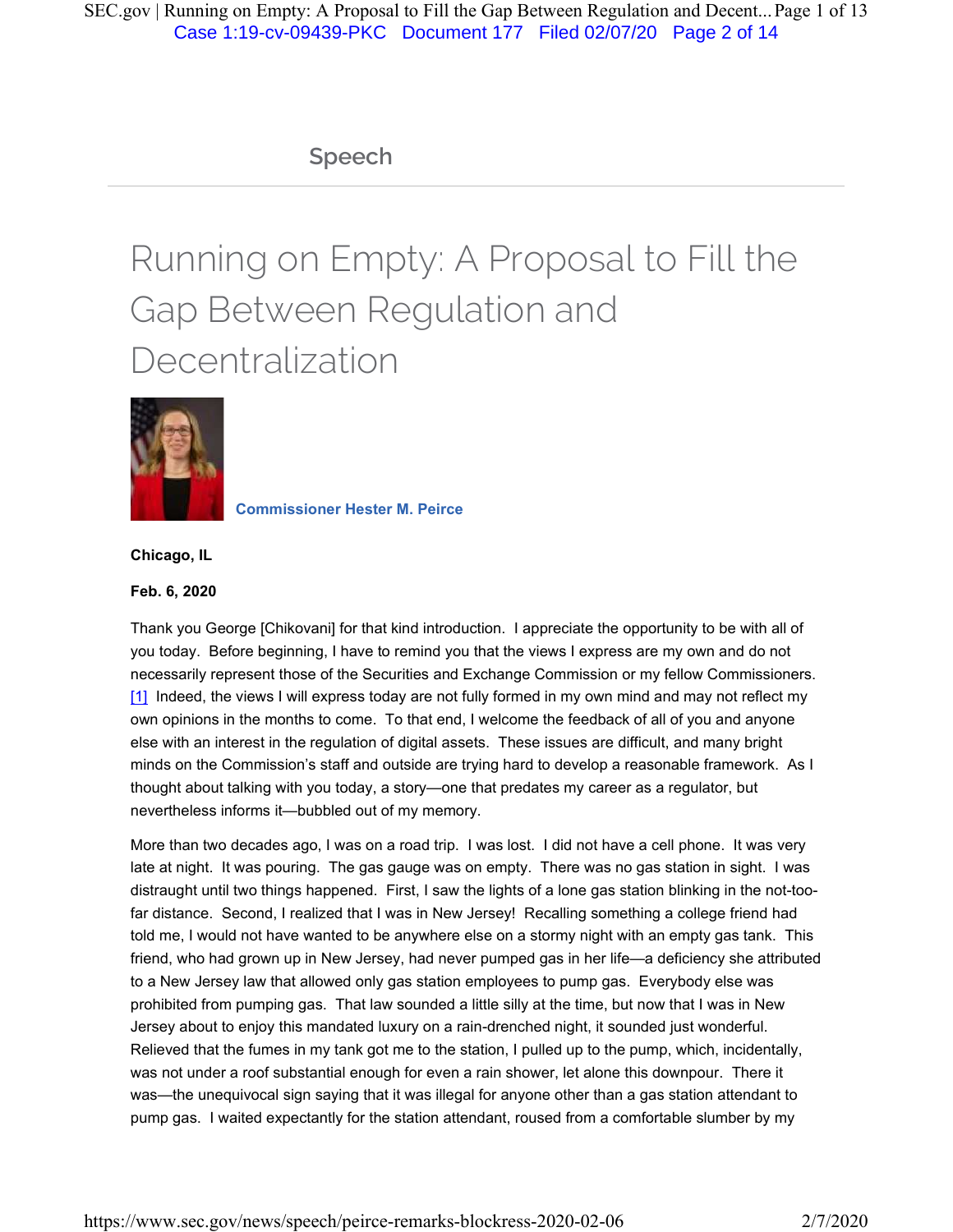# SEC.gov | Running on Empty: A Proposal to Fill the Gap Between Regulation and Decent... Page 2 of 13 Case 1:19-cv-09439-PKC Document 177 Filed 02/07/20 Page 3 of 14

arrival, to emerge from his booth and start the pump. He looked at me. I looked at him. He pointed at me. He pointed at the pump. His message was clear—forget the law, there would be no full service on that dark and stormy night. I will not tell you what choice I made, but let's just say that the soundtrack for that drive was Bruce Springsteen's *State Trooper*: "New Jersey Turnpike ridin' on a wet night 'neath the refinery's glow . . . I got a clear conscience 'bout things I done. Mister state trooper, please don't stop me."[2] A sensible regulatory framework would have not prevented my pumping the gas rather than being stranded in the rainy dark of night. Perhaps the New Jersey law had a hardship exemption to cover just such situations, but the empty gas tank and sign prohibiting me from filling it seemed irreconcilable at the time.

In any case, the memory of that incident brought with it a basic lesson as I think about regulation of digital assets. It is important to write rules that well-intentioned people can follow. When we see people struggling to find a way both to comply with the law and accomplish their laudable objectives, we need to ask ourselves whether the law should change to enable them to pursue their efforts in confidence that they are doing so legally.

Entrepreneurs across the crypto landscape are facing just such a scenario in their attempts to develop worthwhile and beneficial products. Whether it is issuing tokens to be used in a network, launching an exchange-traded product based on bitcoin, providing custody for crypto assets, operating a brokerdealer that handles crypto transactions, or setting up an alternative trading system where people can trade crypto assets, our securities laws stand in the way of innovation. While I look forward to working with people in the community to develop solutions to each of these problems, today, I am going to focus on how to address the regulatory difficulties faced by people who want to build functioning token networks.

Before detailing my proposal for a safe harbor, I will first outline the problem. Many crypto entrepreneurs are seeking to build decentralized networks in which a token serves as a means of exchange on, or provides access to a function of the network. In the course of building out the network, they need to get the tokens into the hands of other people. But these efforts can be stymied by concerns that such efforts may fall within the ambit of federal securities laws. The fear of running afoul of the securities laws is real. Given the SEC's enforcement activity in this area, these fears are not unfounded.

The SEC has scrutinized token sales through the lens of *SEC v. Howey*,[3] a now infamous case describing what an investment contract is. An investment contract is one type of security under our federal securities laws. The *Howey* case dealt with the sale of orange groves, and subsequent cases have involved the sale of a host of other esoteric assets.[4] In the *Howey* case, purchasers of units in the orange grove were deemed to be purchasing securities because they were buying the managerial efforts of others along with their piece of the orange grove.

The SEC has tried to apply the *Howey* analysis to crypto, but doing so is not particularly easy. For example, some commentators have pointed out that we have elided the distinction between the token and the investment contract.<sup>[5]</sup> The "contract, transaction or scheme" by which the token is sold may constitute an investment contract; but, the object of the investment contract—the token—may not bear the hallmarks of a security. Conflating the two concepts has limited secondary trading and has had disastrous consequences for the ability of token networks to become functional. Also of concern, suggesting that tokens will increase in value, combined with securing secondary market trading, can trigger a conclusion that those tokens are being sold pursuant to an investment contract. There are circumstances in which the security label fits, but, in other cases, promises made about tokens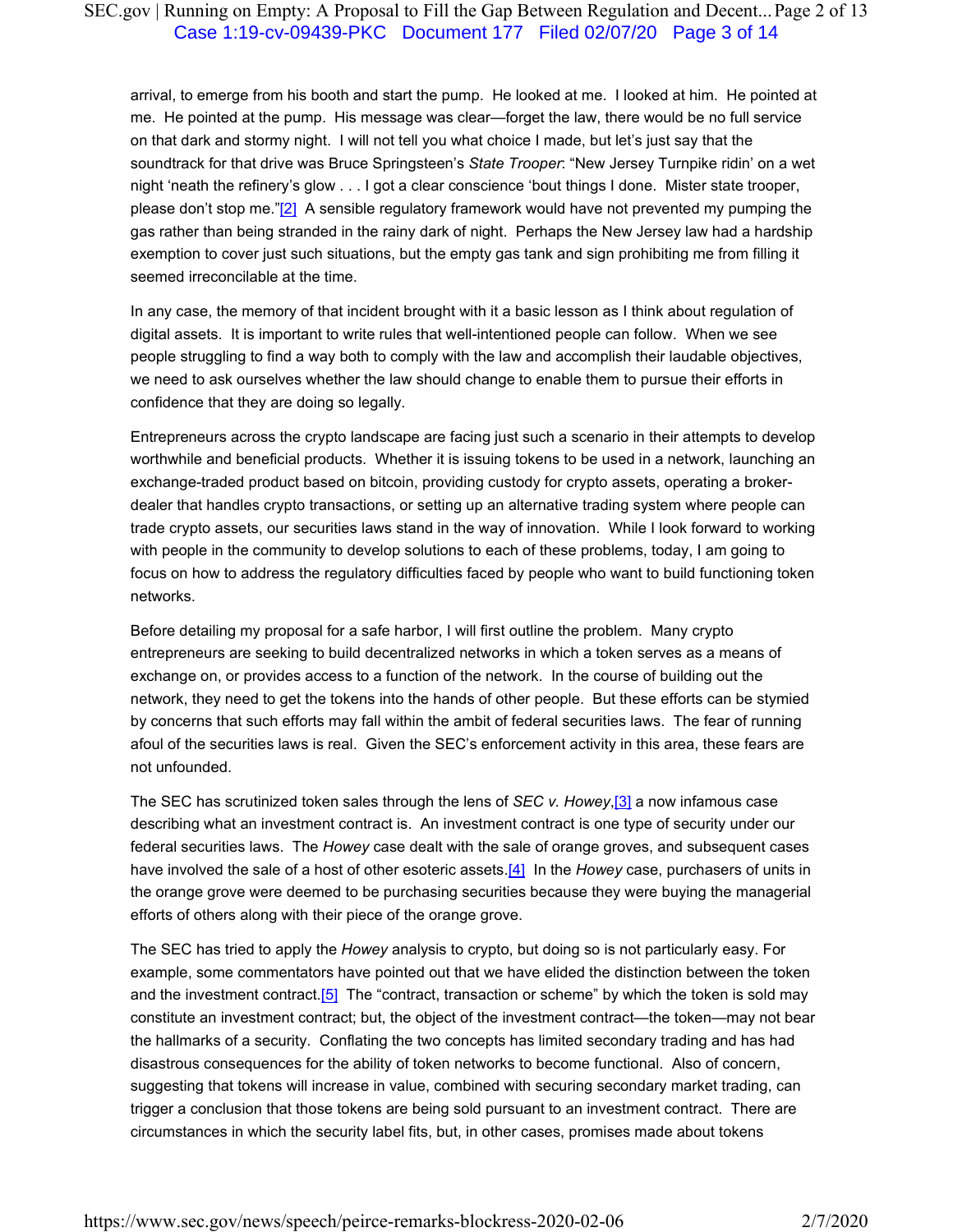# SEC.gov | Running on Empty: A Proposal to Fill the Gap Between Regulation and Decent... Page 3 of 13 Case 1:19-cv-09439-PKC Document 177 Filed 02/07/20 Page 4 of 14

increasing in value are nothing more than expressions of the hope that a network will succeed and be used by lots of people. I would argue that the analysis should focus on the objective nature of the thing offered to the purchasers. If the token seller is simply discussing the potential for an increase in the value of a token in the same manner that a seller of any number of other consumer products might appeal to purchasers' desire to buy a product of lasting or even increasing value, it there an investment contract? The subjective intent of any particular purchaser should not be controlling. If it were, then is there any end to the Commission's authority? How would that logic apply to a shoe company, which, as it sells you a pair of sneakers, promises to hire some prominent athletes to promote the brand, thus focusing your mind on how sky high the price will go on Stock $X[6]$  rather than on how high your new kicks will enable you to jump on the basketball court?

The SEC's approach in these cases has made it extremely difficult for a company to distribute a token—a process that typically includes planning for a future in which people use the network and talking positively about its prospects for success—without running into a charge that the company is engaged in a securities offering. We have even hinted that a token airdrop in which tokens are given out *freely* might constitute an offering of securities. How is a person supposed to get a network up and running when she cannot even give away the tokens necessary to use the network?

One option is to stay far away from the securities laws by simply releasing a white paper, publishing the open source code, mining the genesis block, and then stepping back to allow a network of users blossom organically. Other entrepreneurs, however, might choose to remain actively and publicly involved in building a network for some time. Some of these people have chosen to proceed with their token offerings as planned in the hopes that they can avoid scrutiny under the securities laws and perhaps convince the SEC that their networks are sufficiently functional to avoid the securities label. This approach is risky because proving that tokens have utility prior to being distributed to a widespread user base is difficult.

Another option is for the developers to sell the tokens in a registered offering or pursuant to an exemption from registration. To date, no registered offering of tokens has been conducted in the United States. Many token offerings have proceeded under exemptions from registration, typically Regulation D exemptions that require tokens be sold exclusively to accredited investors with transfer restrictions. Given the limited pool of persons qualifying as accredited investors based on the current wealth and income tests, it can be difficult for these projects' networks to take off.

Several issuers of tokens have opted for conducting exempt offerings pursuant to Regulation A.[7] However, the costs of conducting one of these so-called "mini-IPOs" can be prohibitive. Even if a team has the financial resources to take this route, once the token is a security, it must trade as a security. A core benefit of a token network is its non-reliance on intermediaries; people transact directly with one another. Having to buy or sell tokens through a registered broker-dealer or on a registered exchange certainly puts a damper on the development of a thriving, decentralized crypto network. Particular problems arise because there are unique challenges related to broker-dealers and exchanges handling digital assets.

Other projects have sought to sever any ties with the United States to avoid the reach of our securities laws. This approach is risky because invariably some activity occurs in the United States. Moreover, this approach is detrimental to the US economy because it prevents American citizens from participating in budding token networks. It is evident that any route chosen by a team to distribute tokens into the hands of potential users is fraught with uncertainty under the securities laws.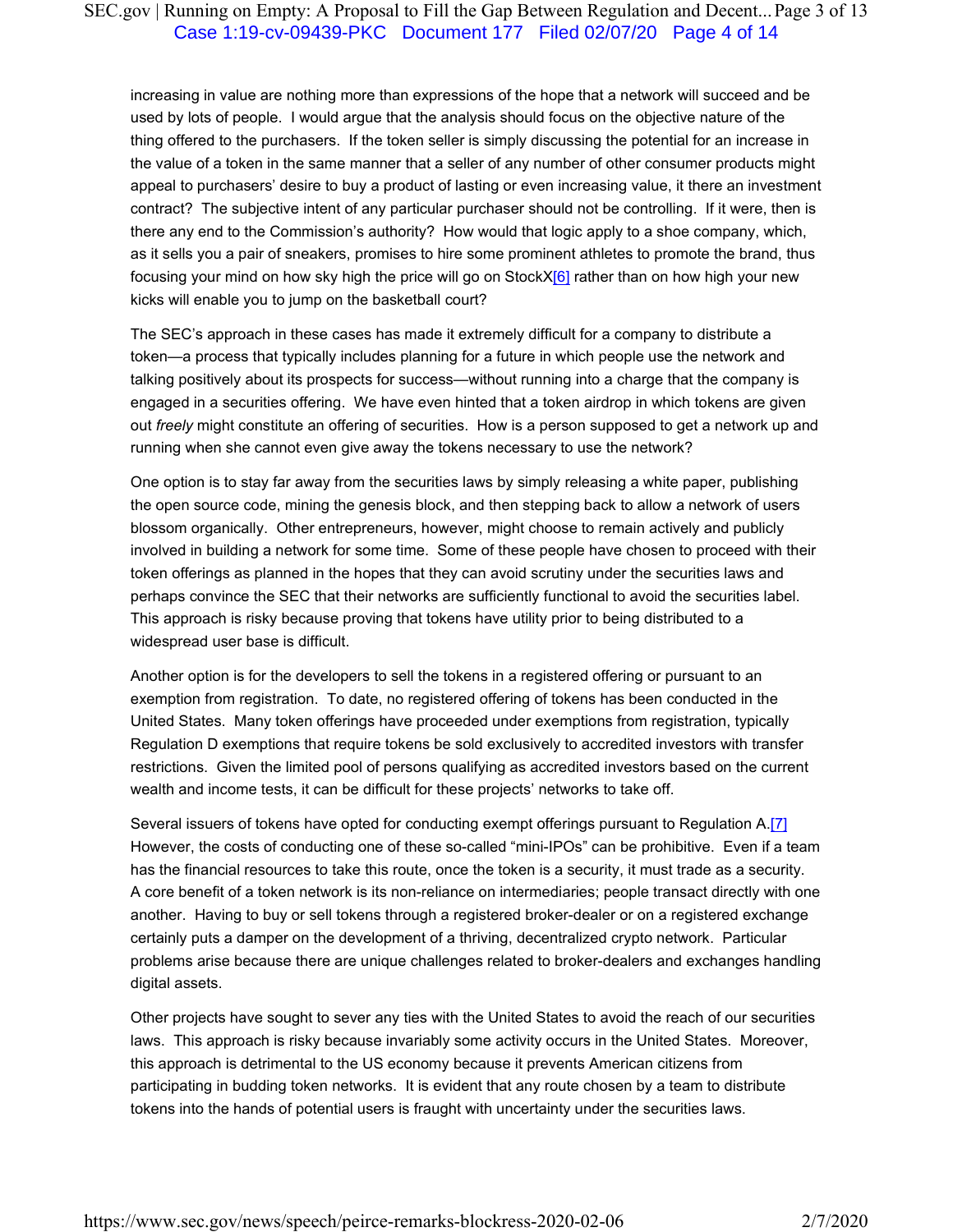# SEC.gov | Running on Empty: A Proposal to Fill the Gap Between Regulation and Decent... Page 4 of 13 Case 1:19-cv-09439-PKC Document 177 Filed 02/07/20 Page 5 of 14

We have created a regulatory Catch 22. Would-be networks cannot get their tokens out into people's hands because their tokens are potentially subject to the securities laws. However, would-be networks cannot mature into a functional or decentralized network that is not dependent upon a single person or group to carry out the essential managerial or entrepreneurial efforts unless the tokens are distributed to and freely transferable among potential users, developers, and participants of the network. The securities laws cannot be ignored, but neither can we as securities regulators ignore the conundrum our laws create.

There is, I think, a way to address the uncertainty of the application of the securities laws to tokens. The safe harbor I am laying out this morning recognizes the need to achieve the investor protection objectives of the securities laws, as well as the need to provide the regulatory flexibility that allows innovation to flourish. Accordingly, the safe harbor protects token purchasers by requiring disclosures tailored to their needs, preserving the application of the antifraud provisions of the securities laws, and giving them an ability to participate in networks of interest to them. The safe harbor also provides network entrepreneurs sufficient time to build their networks before having to measure themselves against a decentralization or functionality yardstick.

I have spoken openly about my intention to sketch out a safe harbor, and in response, I have gotten some very helpful feedback. But before detailing the specifics of my proposal, I want to emphasize that this remains a work in progress. I look forward to additional input, and, if I am able eventually to convince my colleagues to add consideration of such an approach to the SEC rulemaking agenda, many other voices, I hope, will weigh in. For now, the text of the proposed safe harbor is available for viewing as an appendix to this speech at sec.gov and will be posted on social media so that unfiltered critics can apply their editorial hacksaws to it. You also can give me a call, send me an email, stop by my office, or provide feedback at FinHub. After all, I am very much a believer in the value of drawing on the creativity and ingenuity of as many people as possible. That is why I find decentralized networks such a powerful phenomenon, and one that will allow society to benefit from the talents of people who—because of societal or geographic barriers—have heretofore been excluded.

I call particular attention to the definitions section of the safe harbor. I am a securities regulator, not a technologist, and am eager to learn how the definitions can be improved. The challenge is accurately capturing the technology without baking-in terminology that will become outdated in a short period of time.

One struggle I have had in constructing this safe harbor is the appropriate scope. My core concern is for projects that are looking to build a decentralized network, but have difficulty bridging the legal gap. Additionally, our staff has issued no-action letters to centralized networks.<sup>[8]</sup> While sales of tokens intended for these networks seem much less likely to implicate the securities laws, the existence of the no-action letters could be interpreted to suggest otherwise. Hence, I am suggesting that the safe harbor be available for these types of projects also.

Another unsettled matter is that the safe harbor could take the form of a rule or a Commission-level noaction position. In taking a no-action position, the Commission would pledge not to bring enforcement actions against project developers that fall within the parameters laid out in the position. A no-action position may be preferable to a rule because it would not concede that the token sales it covers fall within or outside of our securities laws. Such grey areas are an appropriate place for no-action relief. On the other hand, a rule-based approach would be more durable and would make clear that state laws do not apply. For purposes of this discussion, I will lay out the safe harbor as a rule.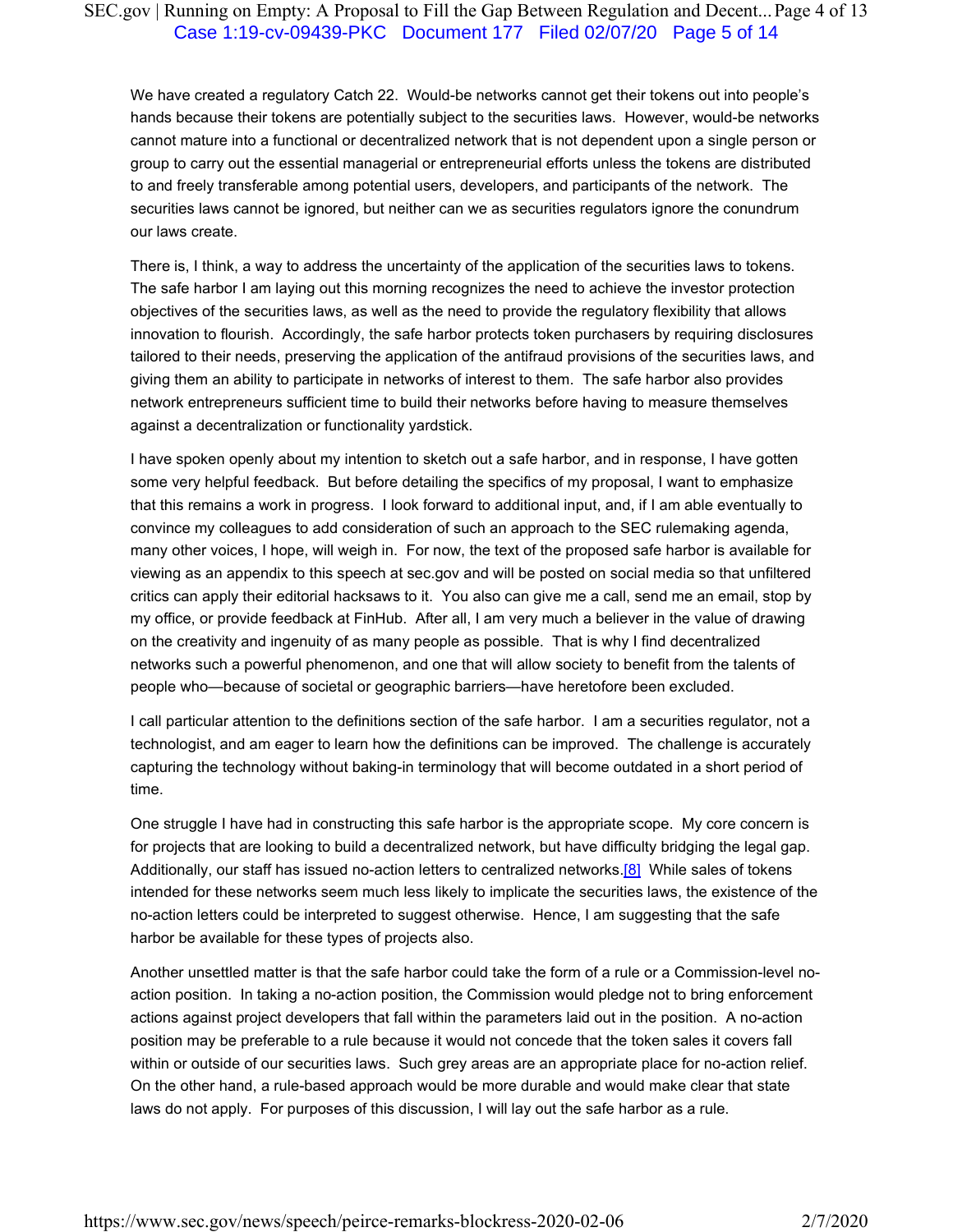# SEC.gov | Running on Empty: A Proposal to Fill the Gap Between Regulation and Decent... Page 5 of 13 Case 1:19-cv-09439-PKC Document 177 Filed 02/07/20 Page 6 of 14

Getting into the specifics of the proposal, the safe harbor would provide network developers with a three-year grace period within which they could facilitate participation in and the development of a functional or decentralized network, exempted from the registration provisions of the federal securities laws, so long as the conditions are met. This objective is accomplished by exempting (1) the offer and sale of tokens from the provisions of the Securities Act of 1933, other than the antifraud provisions, (2) the tokens from registration under the Securities Exchange Act of 1934, and (3) persons engaged in certain token transactions from the definitions of "exchange," "broker," and "dealer" under the 1934 Act.

The initial development team would have to meet certain conditions, which I will lay out briefly before addressing several in more depth. First, the team must intend for the network on which the token functions to reach network maturity—defined as either decentralization or token functionality—within three years of the date of the first token sale and undertake good faith and reasonable efforts to achieve that goal. Second, the team would have to disclose key information on a freely accessible public website. Third, the token must be offered and sold for the purpose of facilitating access to, participation on, or the development of the network. Fourth, the team would have to undertake good faith and reasonable efforts to create liquidity for users. Finally, the team would have to file a notice of reliance.

The first requirement—that the initial development team must intend for the network to reach network maturity within three years—is intended to focus project teams' minds. At the end of three years, token transactions would not be securities transactions if the network has matured into a decentralized or functioning network on which the token is in active use for the exchange of goods or services. To assess decentralization, the team must consider whether the network is not controlled and is not reasonably likely to be controlled, or unilaterally changed, by any single person, group of persons, or entities under common control. The mere theoretical possibility of a 51% attack, for example, would not prevent a team from determining that the network is decentralized under this definition. Nor would the participation of the team in a network alteration achieved through a predetermined procedure in the source code that involves other network participants prevent a team from determining that the network is decentralized. To assess functionality at the end of three years, the team must consider whether holders can use the tokens in a manner consistent with the utility of the network. For example, can holders use the tokens for the transmission and storage of value, to prove control over the tokens, or to participate in an application running on the network?

The tests laid out in the safe harbor are meant as proxies for the considerations raised in the SEC's *Howey* analysis and attempt to bring clarity on when a token transaction should not be considered a securities transaction. These tests should be easier to pass at the end of three years than when the network is first launched. Once the network cannot be controlled or unilaterally changed by any single person, entity, or group of persons or entities under common control, the token that operates on that network will not look like a security. Even for a network that remains centralized—think of the networks outlined in the TurnKey Jet and Pocketful of Quarters no-action letters—once the tokens are actually in use to buy and sell the services for which they were intended, the securities laws will be clearly inapplicable.

Three years is a long time and token purchasers need certain protections during this grace period, which brings me to the second requirement detailing the disclosure that must be provided. The disclosure requirement of the safe harbor addresses information asymmetry concerns and mandates that certain information be provided on a freely accessible public website. The team launching a token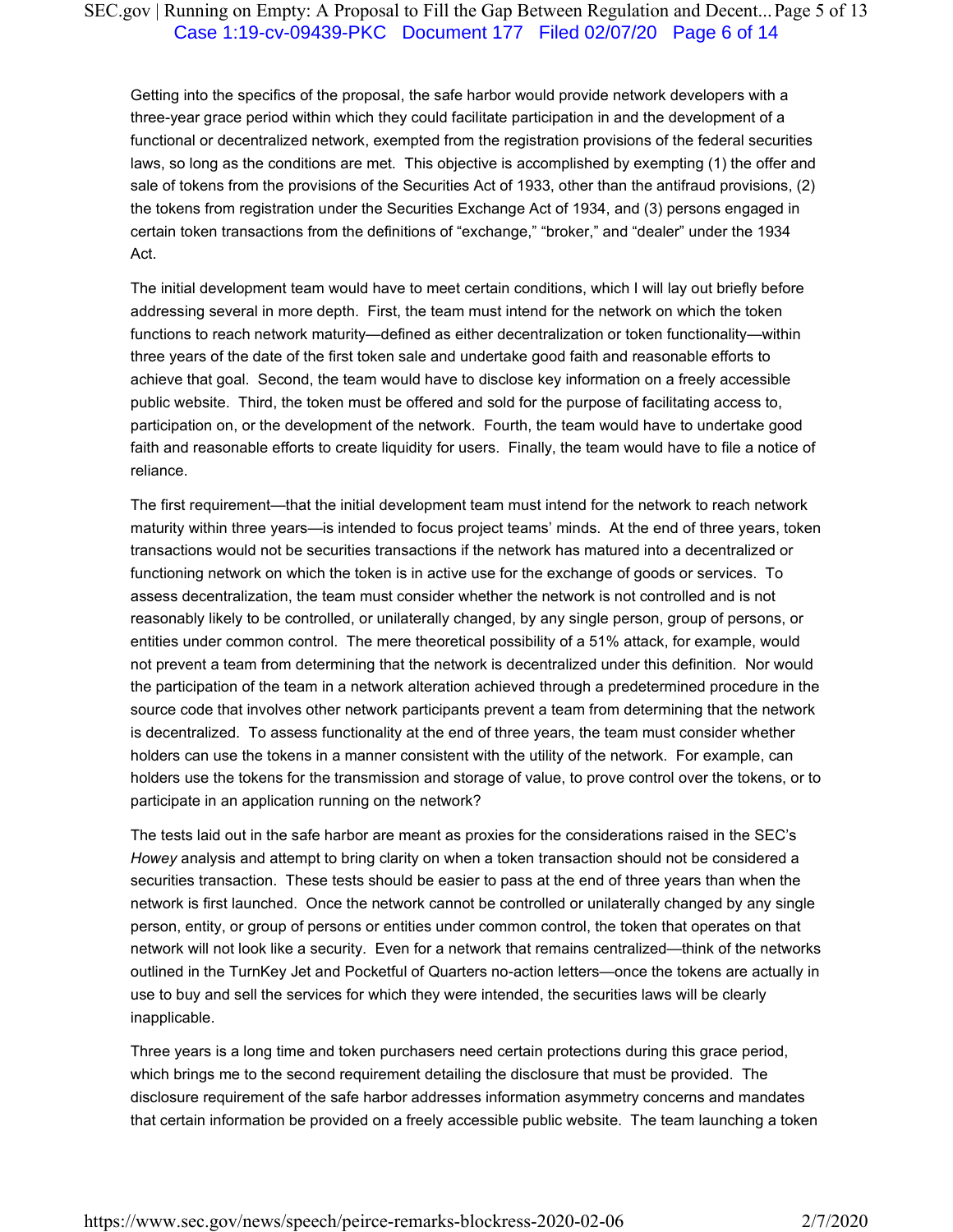# SEC.gov | Running on Empty: A Proposal to Fill the Gap Between Regulation and Decent... Page 6 of 13 Case 1:19-cv-09439-PKC Document 177 Filed 02/07/20 Page 7 of 14

project knows details about the project that would be useful for potential token buyers to know. Of primary importance is the source code and transaction history. The safe harbor requires this information to be publicly available and encourages the development of a block explorer, or similar tool, for verifying the transaction history. Token purchasers also need to understand the purpose and mechanics of the network. For example, the team would have to explain the launch and supply process, including the number of tokens to be issued in the initial allocation, the total number of tokens to be created, the release schedule for the tokens, and the total number of tokens outstanding. Public disclosure also would include information about how tokens are generated or mined, the process for burning tokens, the process for validating transactions, and the consensus mechanism. The team also would have to explain the governance mechanisms for implementing changes to the protocol.

Another key disclosure would be the plan of development, including the current state and timeline for the development of the network that provides a roadmap to how and when the initial development team plans to achieve network maturity. To demonstrate how realistic these plans are, a team could explain, for example, how the network development will be financed and who is on the development team. To provide insight on the initial development team, the names and relevant experience, qualifications, attributes, or skills of each person that is a member of the team must be disclosed. Required disclosure also includes the number of tokens owned by each member of the team, a description of any limitations or restrictions on the transferability of tokens held by such persons, and a description of the team members' rights to receive tokens in the future. In addition, teams would need to disclose any time that a member sells five percent or more of her originally held tokens over any period of time, which would help to guard against fraud. Additionally, team token sales could be an indication of flagging commitment to the project.

To further demonstrate their commitment to building a functioning network, teams will be required to update the posted disclosures to reflect any material changes. Changes affecting the token economics, the network's functionality, or the team developing the network will be of great interest to potential users of the network. A team committed to building a widely used network likely would provide these updates regardless of whether we mandated it.

The third condition is that the token must be offered and sold for the purpose of facilitating access to, participation on, or the development of the network. This condition, along with the definition of token, is meant to clarify that the safe harbor is not appropriate for debt or equity securities masquerading as tokens.

The safe harbor's fourth condition requires the team to attest that it intends to, and will undertake, good faith and reasonable efforts to create liquidity for users. To the extent the team attempts to secure secondary trading of the token on a trading platform, the safe harbor requires the team to seek a trading platform that can demonstrate compliance with all applicable federal and state law, as well as regulations relating to money transmission, anti-money laundering, and consumer protection. Moreover, to alleviate existing regulatory uncertainty on the applicability of securities laws to the secondary trading of tokens, the safe harbor would exempt persons engaged in certain token transactions from the definitions of "exchange," "broker," and "dealer" under the 1934 Act.

Admittedly, the liquidity condition may surprise observers of SEC staff positions in which attempts to facilitate secondary trading have been viewed as indicia of a securities offering. In the context of the safe harbor, by contrast, secondary trading is recognized as necessary both to get tokens into the hands of people that will use them and offer developers and people who provide services on the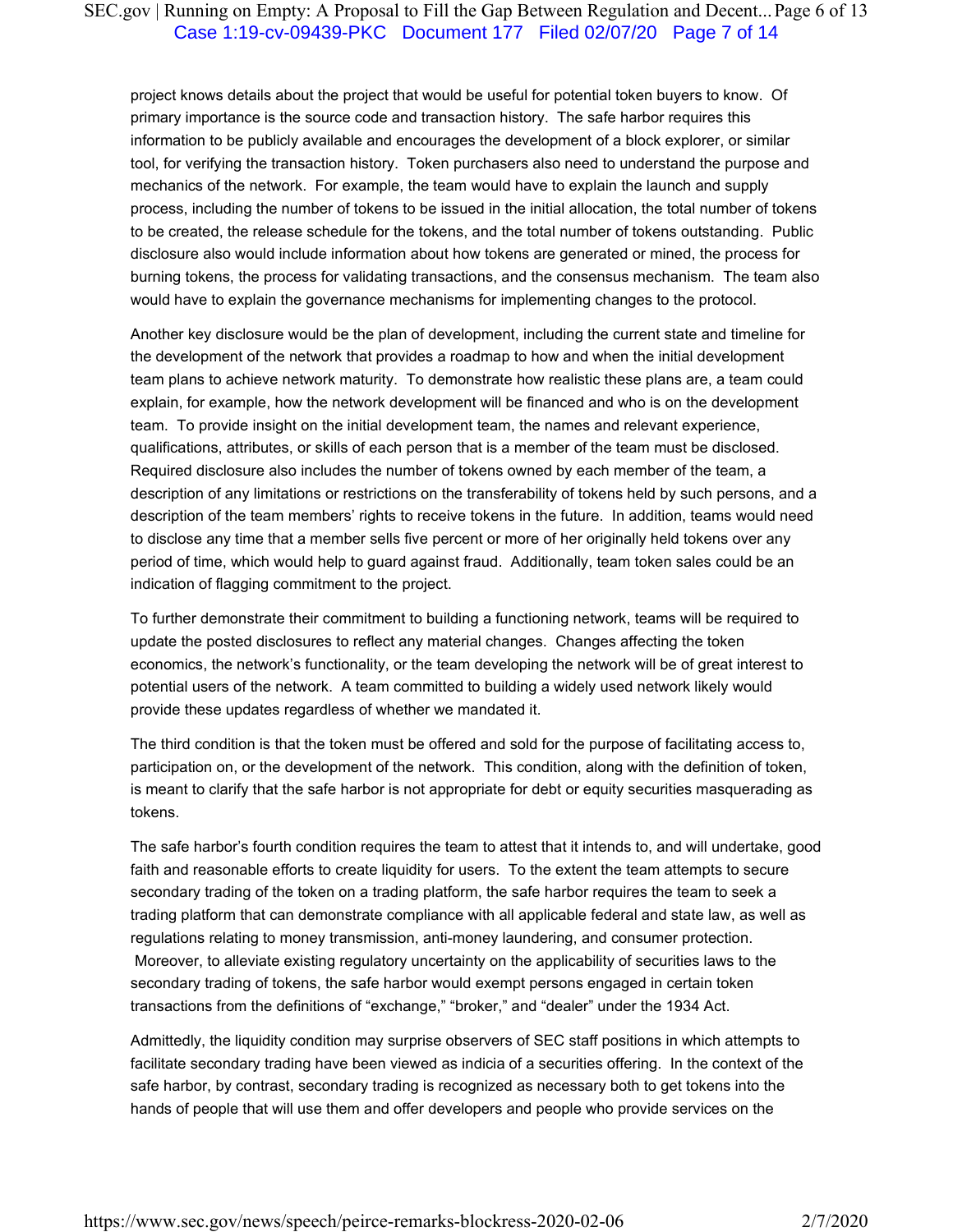network a way to exchange their tokens for fiat or crypto currency. To the extent it is aware, the team would disclose any secondary trading platforms on which the token trades.

The final condition is the need for the team to file a notice of reliance on EDGAR within fifteen days of the date of the first token sale in reliance on the safe harbor. As part of the filing, a member of the team would have to attest that all the conditions of the safe harbor are satisfied. The notice filing would also include the website where the required disclosure may be accessed. None of the disclosures required by the safe harbor would be provided in the notice filing on EDGAR.

Having outlined the conditions of the safe harbor, I would like to emphasize a few points concerning its scope. SEC enforcement has played an important role in combatting fraud in connection with token sales.<sup>[9]</sup> The safe harbor would not provide immunity from such actions. First, the safe harbor would not be available to a team if one or more members of the team is subject to disqualification as a bad actor under the securities laws. Second, the safe harbor would reserve the SEC's antifraud authority with respect to token sales under the safe harbor. Although the safe harbor would preempt state securities laws, it would not stand in the way of state antifraud actions. If anyone lied in connection with selling tokens pursuant to the safe harbor, the SEC or a state could bring an enforcement action. This provision is not directed at teams that set forth a plan for a network and work earnestly toward building it, but fail to bring it to fruition. Rather, it is designed to ensure that the SEC can bring suit against a team that sets out to defraud token purchasers by materially misrepresenting or omitting key information. We all know that there are plenty of those kinds of "projects" polluting the crypto space.

It is also important to note that the safe harbor would be available for tokens that were previously sold in a registered offering or pursuant to a valid exemption under the Securities Act. These teams may need the safe harbor in order to permit secondary trading to occur and to distribute their tokens more widely into the hands of potential users. Tokens that already are in widespread use on a decentralized network presumably are not securities and, therefore, would not need to take advantage of the safe harbor. It is during the development phase that questions about the securities/non-securities line seem to be most difficult to resolve. Once a token network is up and running, few people would advocate application of the securities laws.[10] By essentially buying time for this question to be answered, the safe harbor makes it much more likely that the question as to whether something is a security can be answered in the negative.

Now that I have outlined the safe harbor, I suspect some of you are asking, "Who cares?" I get the point. I am one of five Commissioners. I cannot write rules unilaterally. However, to quote another of the Boss's songs: "you can't start a fire without a spark."[11] It does not hurt to get the ball rolling. People change their minds. Moreover, if we are going to do something like what I suggest today, I want to get it right. Getting it right means that I need people like those of you in the audience or reading this speech to weigh in and tell me what I have gotten right and what I have gotten wrong.[12] Don't be that guy in New Jersey telling me I have to do this all by myself.

# **Appendix**

**Token Safe Harbor Proposal Office of Commissioner Hester M. Peirce**

**February 6, 2020**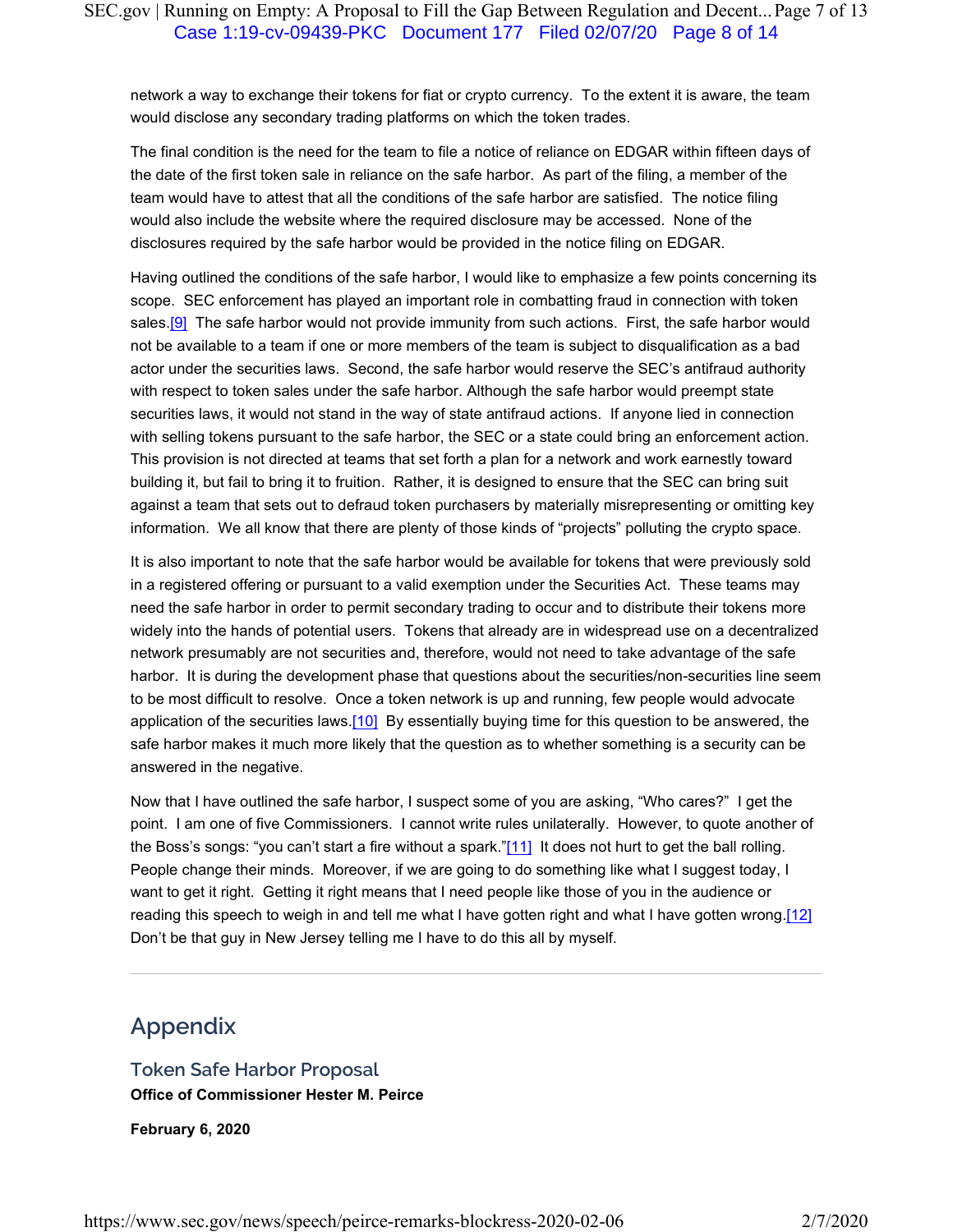#### **Proposed Securities Act Rule 195 – Time-limited Exemption for tokens.**

#### *Preliminary Notes:*

*1. Distributed ledger technology may be used to offer and sell digital assets, such as tokens, to raise capital and for other purposes. The U.S. federal securities laws may apply to such transactions, depending on the particular facts and circumstances, without regard to the form of the organization or technology used to effectuate a particular offer or sale.*

*The analysis of whether a token is offered or sold as a security is not static and does not strictly inhere to the digital asset. A token may be offered and sold initially as a security because it is wrapped in a transaction involving an investment contract, but that designation may change over time if the token is later offered and sold outside of an investment contract. For example, a token sale may no longer be the sale of an investment contract if purchasers could no longer reasonably expect a person or group to carry out the essential managerial or entrepreneurial efforts.*

*However, in order for a network to mature into a functional or decentralized network that is not dependent upon a single person or group to carry out the essential managerial or entrepreneurial efforts, the tokens must be distributed to and freely tradeable by potential users, programmers, and participants in the network. Additionally, secondary trading of the tokens typically provides essential*  liquidity for the users of the network and aids in the development of the network. The application of the *federal securities laws to these transactions frustrates the network's ability to achieve maturity and prevents the transformation of the token sold as a security to a non-security token functioning on the network.*

*Accordingly, this safe harbor is intended to provide Initial Development Teams with a three-year time period within which they can facilitate participation in, and the development of, a functional or decentralized network, exempt from the registration provisions of the federal securities laws so long as the conditions are met. The safe harbor is also designed to protect token purchasers by requiring disclosures tailored to the needs of the purchasers and preserving the application of the anti-fraud provisions of the federal securities laws.*

*Upon the conclusion of the three-year period, the Initial Development Team must determine whether token transactions involve the offer or sale of a security. Token transactions may not constitute securities transactions if the network has matured to a functioning or decentralized network. The definition of Network Maturity is intended to provide clarity as to when a token transaction should no*  longer be considered a security transaction but, as always, the analysis will require an evaluation of *the particular facts and circumstances.*

*2. Rule 195 is not an exclusive safe harbor. A person who does not meet all of the applicable conditions of Rule 195 still may claim any other available exemption under the Securities Act of 1933 for the offer and sale of the securities.*

**(a) Exemption.** Except as expressly provided in paragraph (d) of this section, the Securities Act of 1933 does not apply to any offer, sale, or transaction involving a token, as defined herein, if the following conditions are satisfied by the Initial Development Team, as defined herein.

(1) The Initial Development Team intends for the network on which the token functions to reach Network Maturity, as defined herein, within three years of the date of the first sale of tokens and will undertake good faith and reasonable efforts to achieve such status;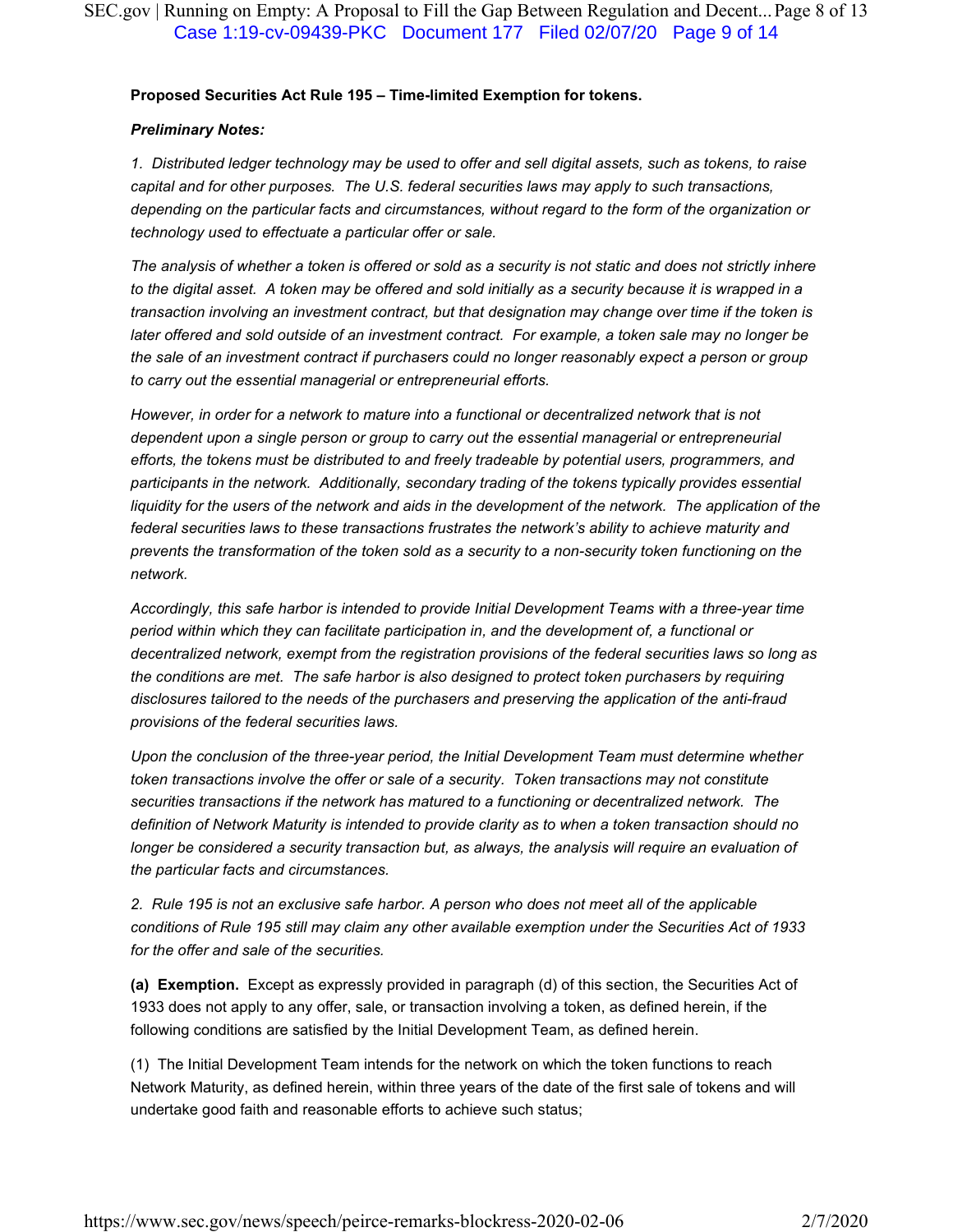(2) Disclosures required under paragraph (b) of this section must be made available on a freely accessible public website.

(3) The token must be offered and sold for the purpose of facilitating access to, participation on, or the development of the network.

(4) The Initial Development Team intends to and will undertake good faith and reasonable efforts to create liquidity for users. If the Initial Development Team attempts to secure secondary trading of the token on a trading platform, it will seek secondary trading platforms that can demonstrate compliance with all applicable federal and state law and regulations relating to money transmission, anti-money laundering, and consumer protection.

(5) The Initial Development Team files a notice of reliance in accordance with paragraph (c) of this section.

**(b) Disclosure.** The Initial Development Team must provide the information described below on a freely accessible public website. Subsequent to the date of filing the notice of reliance pursuant to paragraph (c) of this section, any material changes to the information described in subparagraphs (1-4), (6), and (7) below and the information described in subparagraph (8) must be provided on the same freely accessible public website as soon as practicable.

(1) *Source Code.* A text listing of commands to be compiled or assembled into an executable computer program used by network participants to access the network, amend the code, and confirm transactions.

(2) *Transaction History*. A narrative description of the steps necessary to independently access, search, and verify the transaction history of the network.

(3) *Token Economics.* A narrative description of the purpose of the network, the protocol, and its operation. At a minimum, such disclosures should include all of the following:

(i) Information explaining the launch and supply process, including the number of tokens to be issued in an initial allocation, the total number of tokens to be created, the release schedule for the tokens, and the total number of tokens outstanding;

(ii) Information detailing the method of generating or mining tokens, the process for burning tokens, the process for validating transactions, and the consensus mechanism;

(iii) An explanation of governance mechanisms for implementing changes to the protocol; and

(iv) Sufficient information for a third party to create a tool for verifying the transaction history of the token (e.g., the blockchain or distributed ledger).

(4) *Plan of Development.* The current state and timeline for the development of the network to show how and when the Initial Development Team intends to achieve Network Maturity.

(5) *Prior Token Sales.* The date of sale, number of tokens sold, any limitations or restrictions on the transferability of tokens sold, the amount raised, and the type of consideration received.

(6) *Initial Development Team and Certain Token Holders*. Furnish the following information.

(i) The names and relevant experience, qualifications, attributes, or skills of each person who is a member of the Initial Development Team;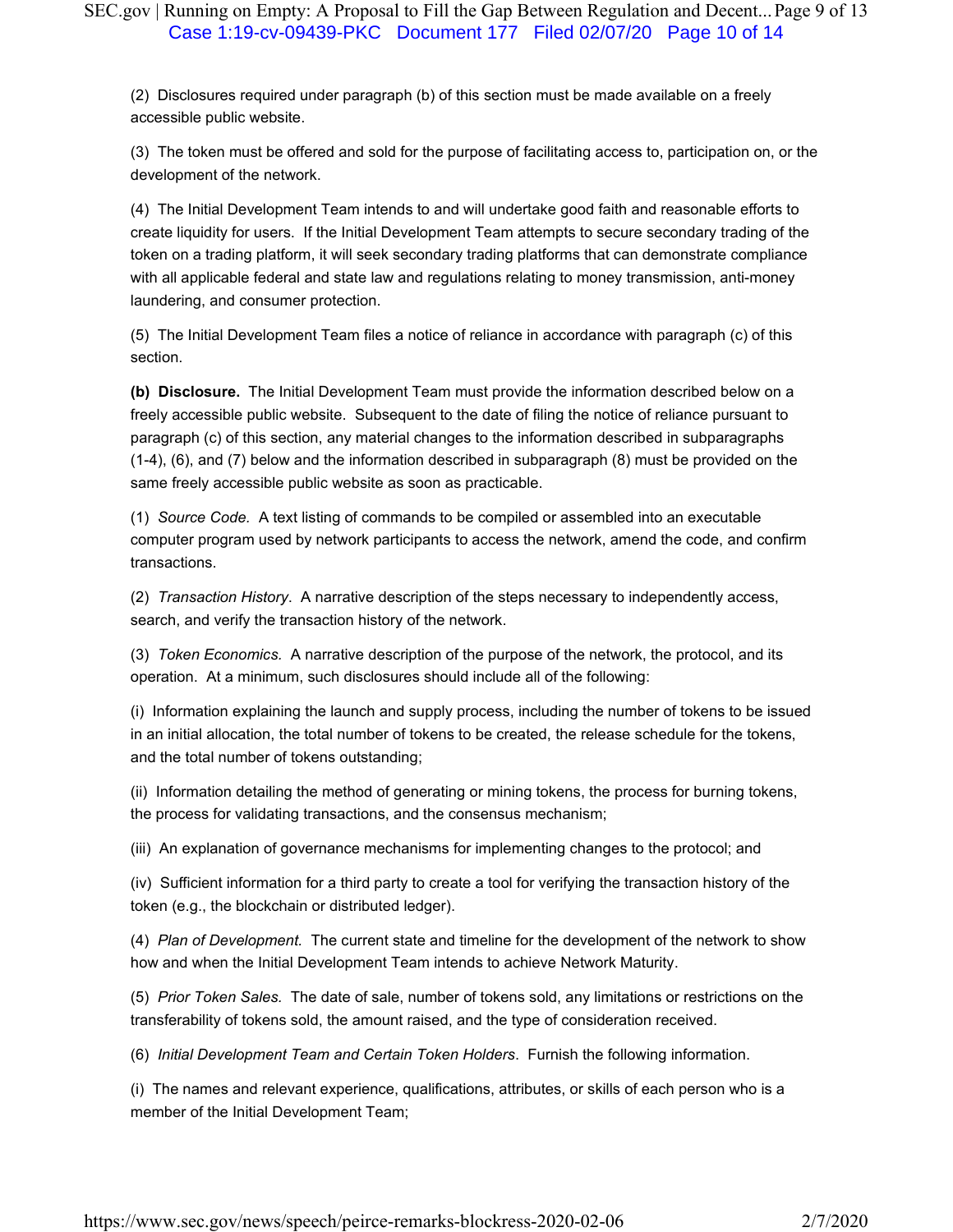# SEC.gov | Running on Empty: A Proposal to Fill the Gap Between Regulation and Dec... Page 10 of 13 Case 1:19-cv-09439-PKC Document 177 Filed 02/07/20 Page 11 of 14

(ii) The number of tokens or rights to tokens owned by each member of the Initial Development Team and a description of any limitations or restrictions on the transferability of tokens held by such persons; and

(iii) To the extent members of the Initial Development Team have a right to be rewarded tokens in the future in a manner that is distinct from how any third party could obtain tokens, describe how such tokens may be rewarded.

(7) *Trading Platforms.* Identify secondary trading platforms on which the token trades, to the extent known.

(8) *Sales of Tokens by Initial Development Team.* Each time a member of the Initial Development Team sells five percent of his or her tokens as disclosed pursuant to paragraph (b)(6)(ii) of this section over any period of time, state the date(s) of the sale, the number of tokens sold, and the identity of the seller.

**(c) Filing of Notice of Reliance.** The Initial Development Team offering or selling tokens in reliance on Rule 195 must file a notice of reliance on the safe harbor no later than 15 calendar days after the date of the first token sold in reliance upon the safe harbor, unless the end of that period falls on a Saturday, Sunday or U.S. federal holiday, in which case the due date would be the first business day following.

(1) The notice must contain the following information:

(i) Names of the Initial Development Team, including each individual member;

(ii) Date of the first token sold in reliance upon the safe harbor;

(iii) Attestation by a person duly authorized by the Initial Development Team that the conditions of this section are satisfied; and

(iv) The website where disclosure required under paragraph (b) may be accessed.

(2) The Initial Development Team must file an amendment to a previously filed notice to reflect a material change in the information provided, as soon as practicable after the change.

(3) A notice of reliance must be filed with the Commission in electronic format by means of the Commission's Electronic Data Gathering, Analysis, and Retrieval System (EDGAR) in accordance with EDGAR rules set forth in Regulation S-T.

**(d) Limitation.** The exemption provided in paragraph (a) of this section does not apply to the provisions of Section 12(a)(2) or Section 17 of the Securities Act of 1933.

**(e) Duration of Exemption.** The relief provided by this section will expire three years from the date of the first token sold in reliance upon the safe harbor. If the Initial Development Team is relying upon paragraph (f) of this section, the exemption will expire three years from the date of the filing of a notice of reliance by the Initial Development Team.

**(f) Tokens Previously Sold.** Tokens previously sold pursuant to a valid exemption from registration may rely upon this section if the conditions of paragraph  $(a)(1)$ ,  $(2)$ ,  $(4)$ , and  $(5)$  are satisfied. The notice of reliance required by paragraph (c) of this section must be filed as soon as practicable.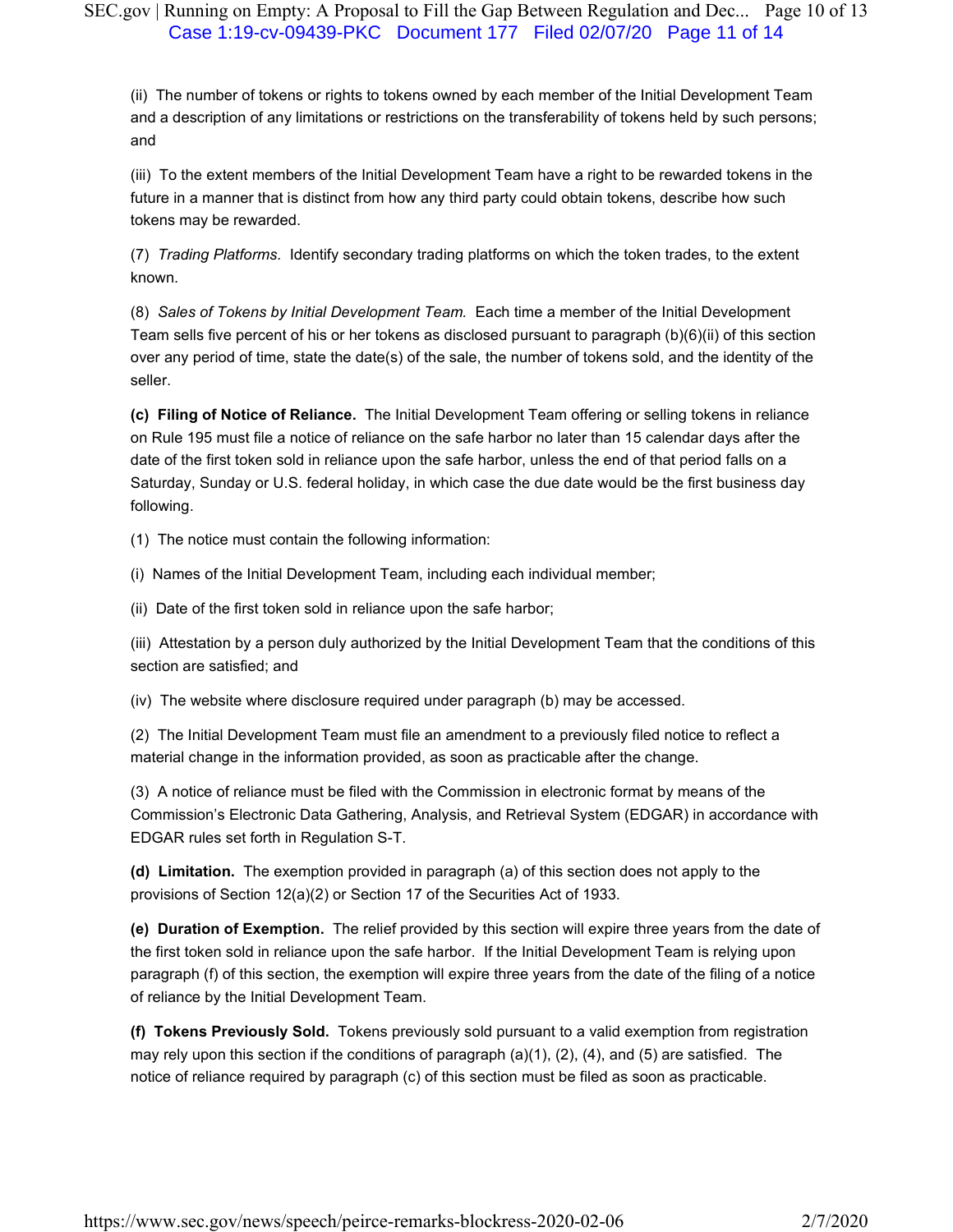**(g) Definition of Qualified Purchaser**. For purposes of Section 18(b)(3) of the Securities Act of 1933, a "qualified purchaser" means any person to whom tokens are offered or sold pursuant to reliance on paragraph (a) of this section.

**(h) Disqualifications.** No exemption under this section shall be available for the tokens of any Initial Development Team if it or its individual members would be subject to disqualification under Rule 506 (d).

#### **(i) Definitions.**

(1) *Token*. A token is a digital representation of value or rights

(i) that has a transaction history that:

(A) is recorded on a distributed ledger, blockchain, or other digital data structure;

(B) has transactions confirmed through an independently verifiable process; and

(C) resists modification or tampering of the transaction;

(ii) that is capable of being transferred between persons without an intermediary party; and

(iii) that does not represent a financial interest in a company, partnership, or fund, including an ownership or debt interest, revenue share, entitlement to any interest or dividend payment.

(2) *Initial Development Team*. Any person, group of persons, or entity that provides the essential managerial efforts for the development of the network prior to reaching Network Maturity.

(3) *Network Maturity*. Network Maturity is the status of a decentralized or functional network that is achieved when the network is either:

(i) Not controlled and is not reasonably likely to be controlled or unilaterally changed by any single person, entity, or group of persons or entities under common control; or

(ii) Functional, as demonstrated by the ability of holders to use tokens for the transmission and storage of value, to prove control over the tokens, to participate in an application running on the network, or in a manner consistent with the utility of the network.

The definition is not meant to preclude network alterations achieved through a predetermined procedure in the source code that uses a consensus mechanism and approval of network participants.

# **Proposed Exchange Act Rule 3a1-2. Exemption from the definition of "exchange" under Section 3(a)(1) of the Act.**

An organization, association, or group of persons shall be exempt from the definition of the term "exchange" to the extent such organization, association, or group of persons constitutes, maintains, or provides a market place or facilitates bringing together purchasers and sellers of tokens satisfying the conditions of Rule 195 of the Securities Act, or otherwise performs with respect to such tokens the functions commonly performed by a stock exchange as that term is generally understood.

# **Proposed Exchange Act Rule 3a4-2. Exemption from the definition of "broker" for a person engaged in a token transaction.**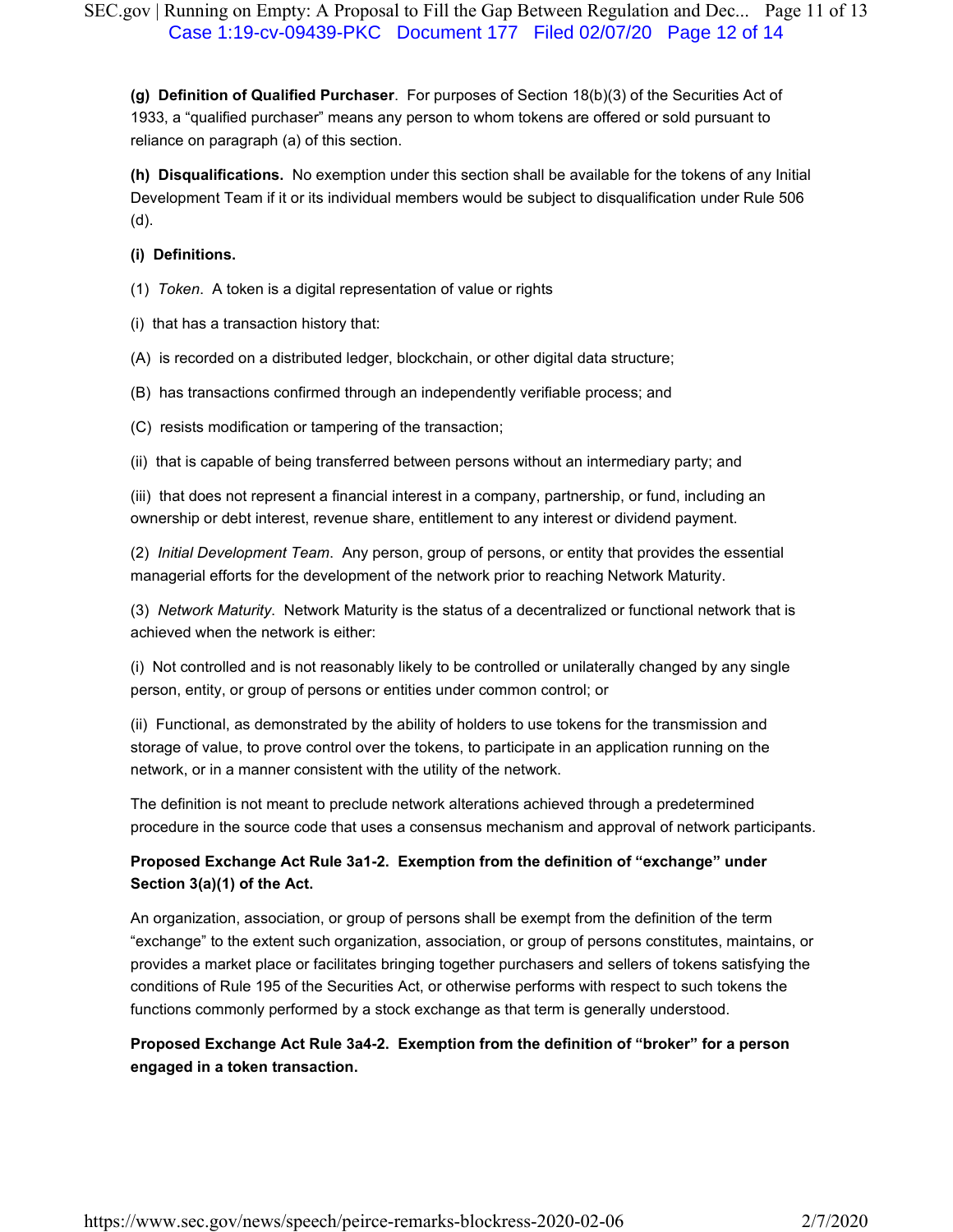# SEC.gov | Running on Empty: A Proposal to Fill the Gap Between Regulation and Dec... Page 12 of 13 Case 1:19-cv-09439-PKC Document 177 Filed 02/07/20 Page 13 of 14

A person is exempt from the definition of the term "broker" to the extent it engages in the business of effecting transactions in tokens satisfying the conditions of Rule 195 of the Securities Act of 1933 for the account of others.

# **Proposed Exchange Act Rule 3a5-4. Exemption from the definition of "dealer" for a person engaged in a token transaction.**

A person is exempt from the definition of the term "dealer" to the extent it engages in the business of buying and selling tokens satisfying the conditions of Rule 195 of the Securities Act of 1933 for such person's own account through a broker or otherwise.

# **Proposed Exchange Act Rule 12h-1(j). Exemptions from registration under Section 12(g) of the Act.**

Issuers shall be exempt from the provisions of section  $12(q)$  of the Act with respect to the following securities:

New paragraph (j):

(j) Any token offered and sold in reliance on Rule 195 of the Securities Act of 1933.

[1] I do not expect the approach taken to date in Commission enforcement cases addressing digital assets to change in light of my safe harbor proposal.

[2] Bruce Springsteen, *State Trooper*, *on* Nebraska (Columbia Records 1982), *lyrics available at* https://genius.com/Bruce-springsteen-state-trooper-lyrics.

[3] *SEC v. W. J. Howey Co.*, 328 U.S. 293 (1946).

[4] *See, e.g.*, *Cont'l Mktg. Corp. v. SEC*, 387 F.2d 466 (10th Cir. 1967), *cert. denied*, 391 U.S. 905 (1968) (holding scheme involving the sale of beavers an investment contract); SEC Rel. No. 33-5018 (Nov. 4, 1969); *Investment in Interests in Whisky*, SEC Rel. No. 33-5451 (Jan 7, 1974).

[5] *See, e.g.*, Lewis R. Cohen, *Ain't Misbehavin': An Examination Of Broadway Tickets And*

*Blockchain Tokens*, 65 Wayne L. Rev. 81 (2019); Joseph H. Nesler, *When it Comes to Analyzing Utility Tokens, the SEC Staff's "Framework for 'Investment Contract' Analysis of Digital Assets" May Be the Emperor Without Clothes (Or, Sometimes an Orange Is Just an Orange)*, Crypto Law Corner, https://www.winston.com/en/crypto-law-corner/index.html.

[6] *See* https://stockx.com/.

[7] *See, e.g.*, Blockstack PBC EDGAR Filings, *available at* https://www.sec.gov/cgi-bin/browseedgar?action=getcompany&CIK=0001693656&owner=exclude&count=40&hidefilings=0; YouNow, Inc. EDGAR Filings, *available at* https://www.sec.gov/cgi-bin/browse-edgar? action=getcompany&CIK=0001725129&owner=exclude&count=40&hidefilings=0.

[8] *See* Turnkey Jet, Inc., SEC No-Action Letter (Apr. 3, 2019), *available at* https://www.sec.gov/divisions/corpfin/cf-noaction/2019/turnkey-jet-040219-2a1.htm; Pocketful of